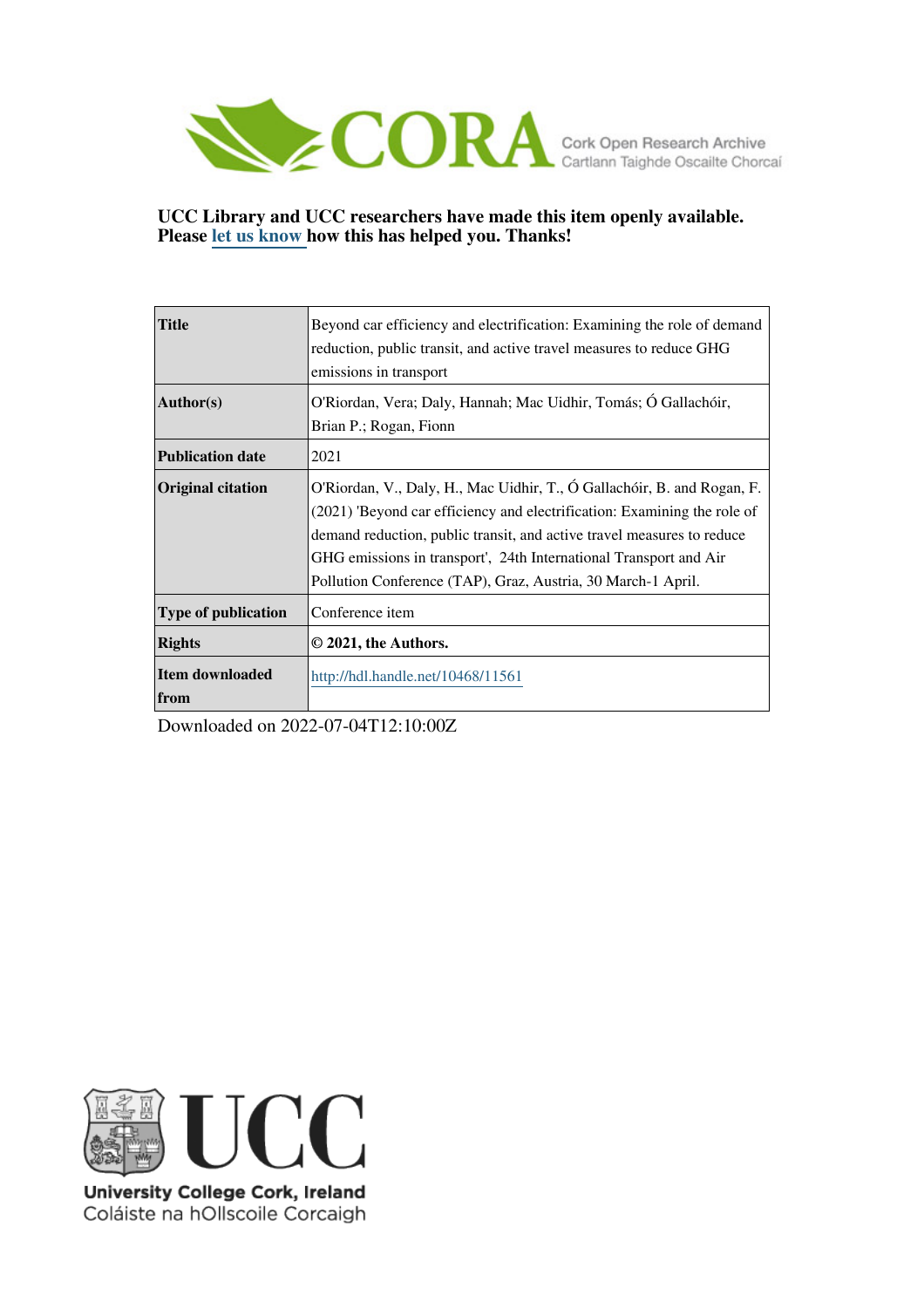# 2.1.3 Beyond car efficiency and electrification: Examining the role of demand reduction, public transit, and active travel measures to reduce GHG emissions in transport

V. O'Riordan\*<sup>1,2</sup>, H. Daly<sup>1,2</sup>, T. Mac Uidhir<sup>1</sup>, B. Ó Gallachóir<sup>1,2</sup>, F. Rogan<sup>1,2</sup>

<sup>1</sup>Energy Policy and Modelling Group, MaREI Centre, Environmental Research Institute, Co. Cork, Ireland <sup>2</sup>School of Engineering, University College Cork, Co. Cork, Ireland

vera.oriordan@ucc.ie

#### **Abstract**

This paper applies a data set of passenger kilometre transport demand by trip-purpose, mode type and tripdistance based on the outcomes of a National Travel Survey. The Irish Passenger Transport Emissions and Mobility (IPTEM) model enables a system-wide perspective on various measures which could be introduced to reduce passenger transport emissions. Combined with the LEAP Ireland 2050 energy systems simulation model, the carbon abatement potential of trip-purpose based policies, modal shift policies and technology improvements in public transport can be assessed. The results indicate that significant savings can be achieved from modal shift in Ireland, and that trip-purpose based targets and policies have a relevance in the effort to reduce Ireland's energy related transport CO2 emissions. The active mode scenarios, which focus on increased walking and cycling achieve a 0.2 – 1 MTCO2 reduction in annual passenger transport emissions in 2030. The range of public transport scenarios, inspired by targets set out by the Irish Government's Climate Action Plan achieve a between 0.001 – 0.3 MTCO2 reduction in annual passenger transport emissions in 2030. In addition, traffic camera data is used to model the impact of COVID-19 travel restrictions on transport CO2 emissions. The calculated reduction in transport CO2 emissions is 3.9 MTCO2 for 2020 and 2021. This study highlights the importance of factoring modal shift, trip distance and trip purpose into scenario analysis for transport emissions reduction, as it provides a framework for looking beyond only improving technologies in private vehicle transport.

#### Introduction

To date, solutions for decarbonizing transport have focused on altering the fuel and technology composition of the car fleet. For example, Ireland's most recent Climate Action Plan outlines ambitions to have 845,000 EVs in Ireland by 2030 [1]. Ireland has also committed to an increased biofuel blending rate under the Biofuel Obligation Scheme for vehicles using petrol and diesel [2]. Under the EU Effort Sharing Decision, Ireland has agreed to ambitious targets of 20% emissions reduction below 2005 levels by 2020 and 30% by 2030 [3]. Past national transport emissions reductions policy analyses have focused on private vehicle emissions and the efficacy of an emissions-based vehicle motor tax to encourage a shift in purchases from to cars with a lower carbon intensity [4]–[6]. Other studies have focussed on the role of increased biofuel mixing for internal combustion engines and the role of increasing sales of electric vehicles [7], [8].

The Intergovernmental Panel on Climate Change (IPCC) has noted the rise in global transport greenhouse gas emissions, despite efficiency improvements, as transport activity has increased, while becoming more individual and motorized. The new framing is represented in transport by moves from the low-carbon approach, which focuses on fuel switching, to a comprehensive sustainability approach in the Avoid-Shift-Improve (ASI) framework, as recommended by the IPCC [9]. This approach involves moving through a hierarchy of actions: avoid – avoiding journeys where possible, through innovative spatial planning, compact development and demand management; shift – shifting mode to the more sustainable modes of walking, cycling and public transport; and lastly improve – improving the energy and carbon efficiency of vehicles, including improved designs, choosing smaller vehicles, and switching to alternative powertrains and renewable fuels.

The Irish Government's Department for Transport, Tourism and Sport has also acknowledged that the ASI framework is the best practice approach. Building on this consensus, the next steps required are to ensure that appropriate evidence is made available to inform decision-making at each level in designing policies and understanding measures that can deliver effectively on each level of the Avoid-Shift-Improve framework [10].

Global energy systems optimization modelling identified the possible range of CO2 emissions reductions from modal shift in transport. Cuenot et al. identified a need for national and localized studies to acutely identify the regional scope for emissions reduction through increased active travel and public transport [11]. Transport energy modelling studies up until now for Ireland have focused on the impacts of fuel-switching and the electrification of private vehicles [12]. This study aims to address this need.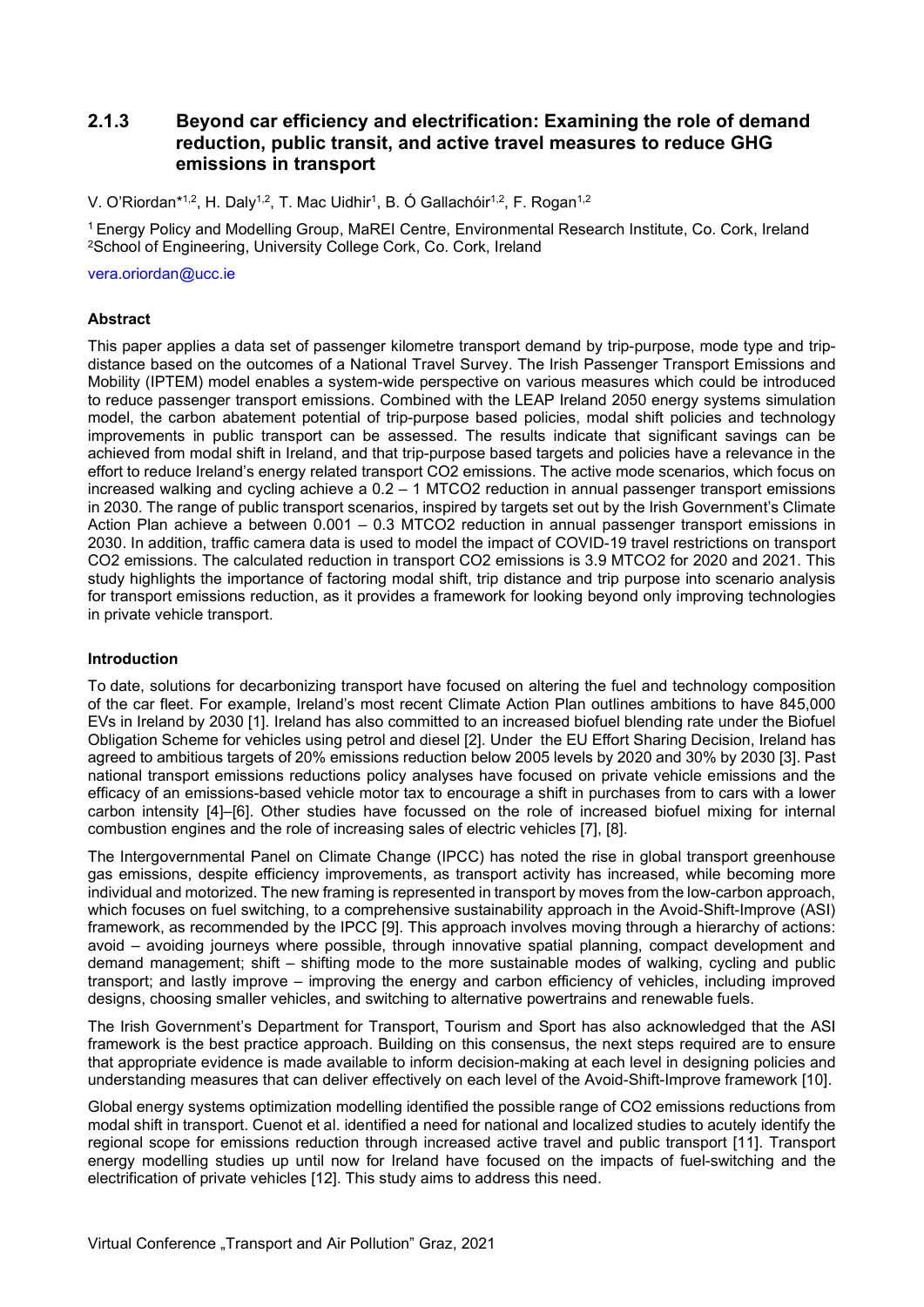Urban based studies of modal shift highlight the possibility for reduced carbon footprint through a switch to active modes [13], [14]. The methods in this paper aim to develop a national projection of how active modes of travel and modal shift can contribute to national efforts to reduce greenhouse gas emissions as pledged under the Paris Agreement.

This study aims to push beyond fuel switching and private car transport to investigate the role of modal shift and demand reduction measures in reducing Ireland's transport CO2 emissions. This model will build on previous knowledge from the technology rich Irish Car Stock Model [15], and the Low Emissions Analysis Platform (LEAP) developed for the transport sector in Ireland [16]. Using information from the National Travel Survey [17], this study compiles a snapshot of mobility and modal choices in Ireland, giving an estimate of the passenger transport demand.

In 2009, the Irish Government published their "Smarter Travel" policy document, which aspired to achieve "10% of all trips for work to be completed by bike". Up until now, it was not possible to monitor the target, and neither was it possible to record the emission reduction implications of achieving such a target. The same document also aspired to have "10% of all journeys completed by bike" and a vision of 450,000 people walking and cycling to work or school each day in 2020, up from 240,000 in 2006" [18].

Comparisons of the abatement potential of technology-, trip- and mode-based measures can be compiled within the framework of the Irish Passenger Transport Emissions and Mobility (IPTEM) Model alongside LEAP Ireland energy systems simulation model. The results will be discussed in the context of Ireland's current transport emissions reduction target to 2030.

Policy areas to be explored in this study include: i) Increased walking and cycling rates and ii) Increased uptake and electrification of public transport.

## Methods

The modelling framework used to model increased walking and cycling rates and increased uptake and electrification of public transport involves three elements

- 1. The Irish Car Stock Model
- 2. The Irish Passenger Transport Emissions and Mobility (IPTEM) Model
- 3. The Low Emissions Analysis Platform (LEAP) Ireland Model

An overview of the modelling space is highlighted in Figure 1 (below), followed by detailed descriptions of each of the modelling elements.



Figure 1: Overview of Transport Emissions Modelling Framework.

## Irish Car Stock Model

The first element of the Transport Emissions Modelling Framework builds from a technological stock model of the Irish private car fleet, which was first developed in Daly & Ó Gallachóir, 2011a [16]. The car stock was disaggregated by fuel type, engine cc and age to produce a detailed look at private car activity and energy consumption over the period 2000 - 2018. The car stock simulation program developed for this paper is publicly available on Zenodo [19].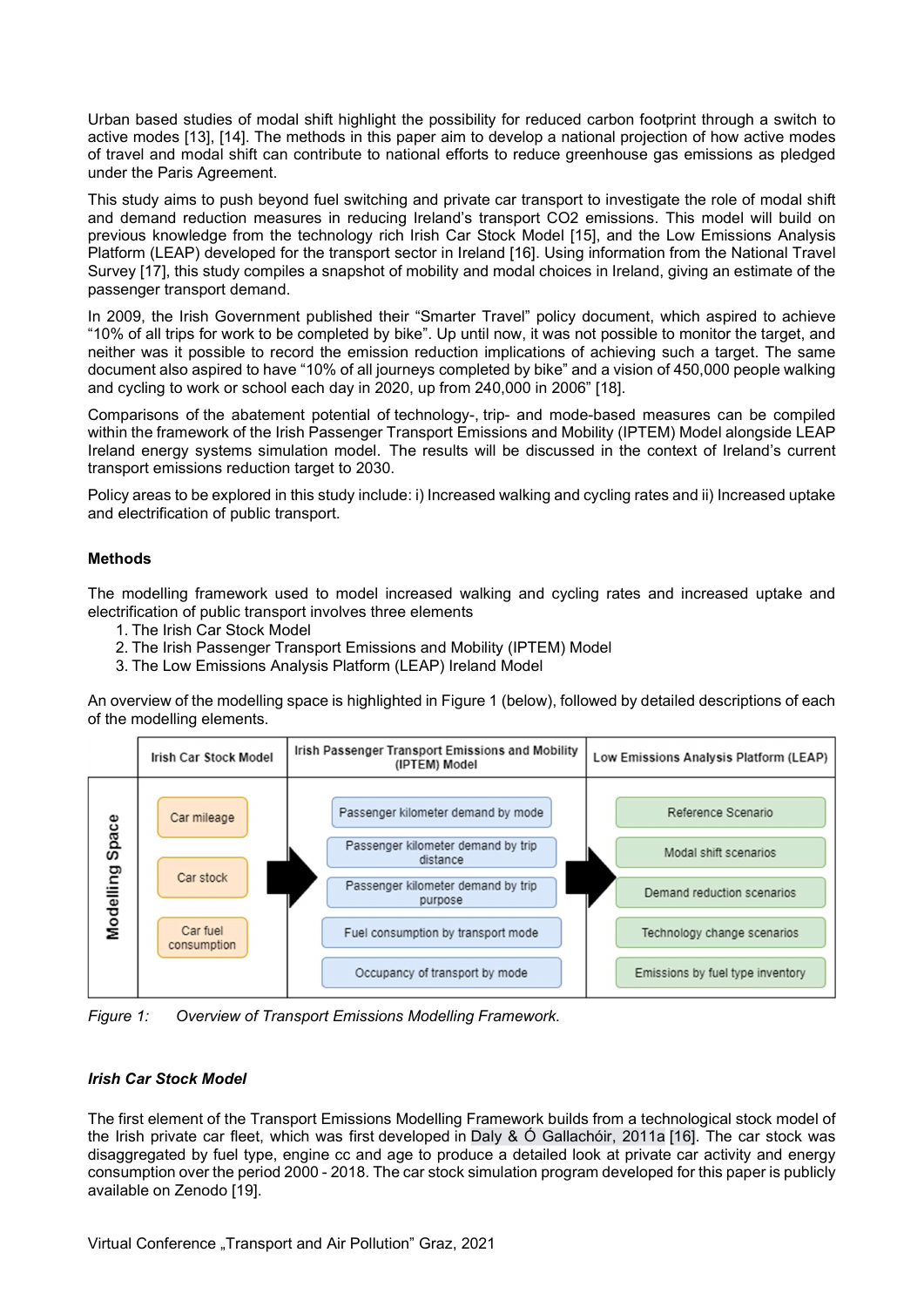The total number of new private cars from 2000 – 2018 is based on the number of new vehicles registered, as recorded by the Central Statistics Office each year [19]. The car stock model then calculates survival rates of cars and import rates of second-hand cars to develop a picture of the entire car fleet in Ireland.

# The Irish Passenger Transport Emissions and Mobility (IPTEM) Model

The Irish Passenger Transport Emissions and Mobility (IPTEM) Model factors in trip-purpose and modal shift in determining passenger transport demand. The IPTEM Model deduces passenger transport demand across all mode types based on responses from the National Travel Survey. By calibrating the passenger kilometres travelled by car with an estimated occupancy rate of 1.5 people and vehicle kilometres as calculated by the Irish Car Stock Model [17]. Combined with the system wide simulation model LEAP (Low Emissions Analysis Platform), these tools can investigate the role of cycling, walking, remote working, and public transport in low carbon passenger transport transitions [20].

Using the IPTEM model, we can observe how modal shift and trip purpose-based transport reductions can influence Irish passenger transport emissions. Passenger numbers, fuel consumption figures and occupancy rates for public transport are based on annual reports from Bus Éireann (nationwide intercity bus service), Dublin Bus (urban bus system operating in Dublin, Ireland), Irish Rail (heavy rail) and Luas (light rail operating in Dublin, Ireland) [21]–[24]. Passenger kilometres travelled in Ireland by mode type, as calculated within the IPTEM model, are shown in Figure 2 (below).



Figure 2: Passenger kilometres by mode type, 2009 - 2019

The energy intensity of each mode type per passenger kilometre (Pkm) was calculated as follows in Equation 1:

Energy Intensity 
$$
\left(\frac{kWh}{pkm}\right) = \frac{Energy intensity \ per \ kWh_{f,t} \times Energy \ consumption \ per \ year_{f,t}}{Pkm_t}
$$
 (1)

where  $f$  is the fuel type, and  $t$  represents the transit provider (Bus Éireann, Irish Rail, etc.).

The carbon intensity of each mode type per passenger kilometre (Pkm) was then calculated as follows in Equation 2:

Carbon Intensity 
$$
\left(\frac{gCO2}{pkm}\right) = \frac{Carbon intensity \, per \, kWh_{f,t} \times Energy \, consumption \, per \, year_{f,t}}{Pkm_t}
$$
 (2)

where  $f$  is the fuel type, and  $t$  represents the transit provider.

The carbon intensities of the energy sources are provided by the Sustainable Energy Authority of Ireland [25].

Virtual Conference "Transport and Air Pollution" Graz, 2021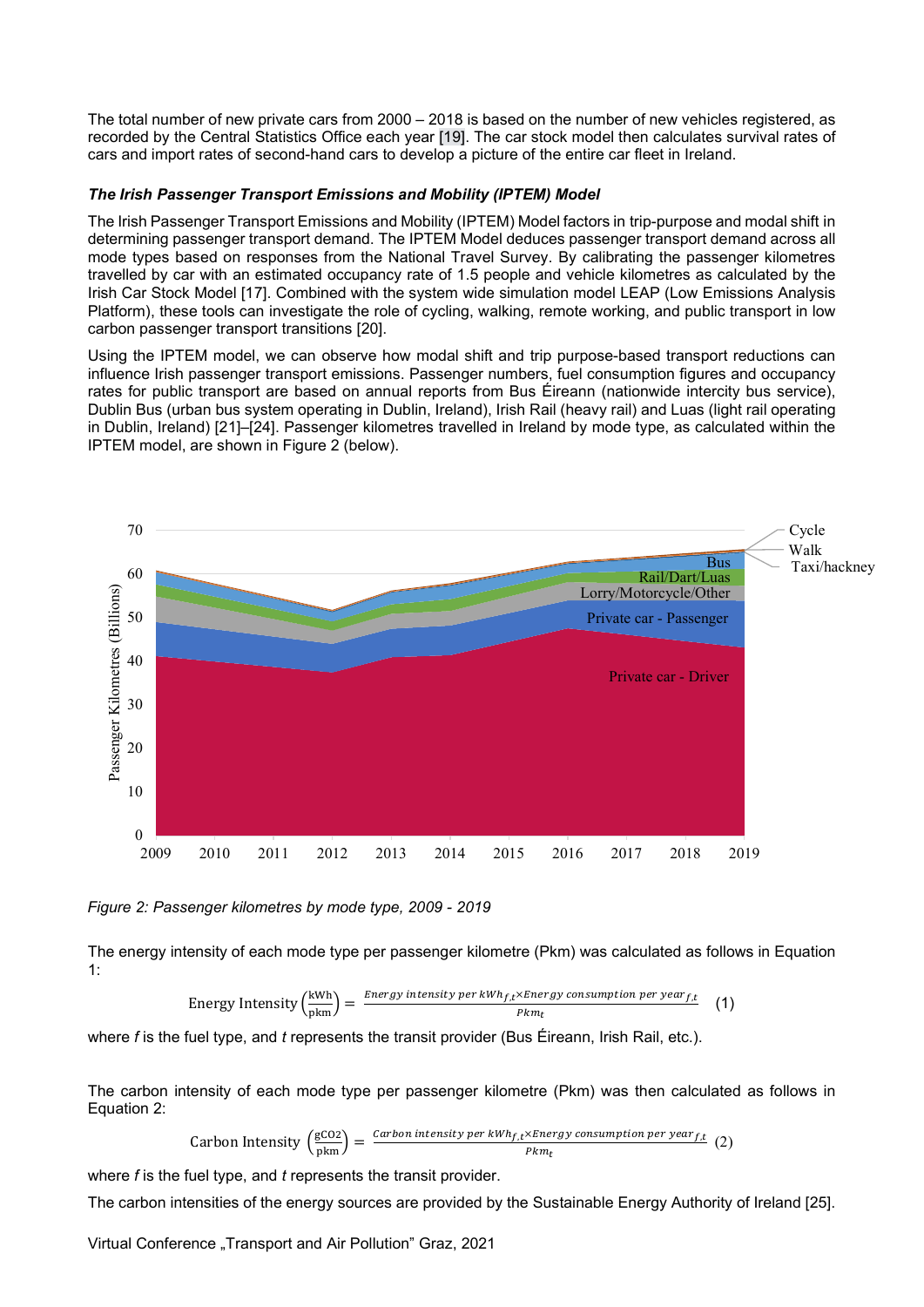#### Low Emissions Analysis Platform (LEAP IE 2050)

The third element of the Transport Emissions Modelling Framework uses the LEAP (Low Emissions Analysis Platform) Ireland model. LEAP models use a hierarchical tree structure to define energy demand sectors. These tree structures are flexible and can be designed to incorporate large volumes of granular data. The LEAP transport sector is described by four main subsectors: private transport, freight, fuel tourism and navigation. Private transport further subdivides into distinct subcategories; road private cars, aviation, passenger rail, buses, and active modes of travel (cycling, walking etc.). Private passenger vehicles are defined by vintage (25 years), fuel types (petrol, diesel, electric, compressed natural gas (CNG), hybrid and plug-in hybrid electric), and engine sizes (ranging from less than 900 cc to greater than 2100 cc), based on outputs from the aforementioned Irish Car Stock Model. Passenger kilometres are calibrated against the Irish Passenger Transport Emissions and Mobility (IPTEM) Model.

The platform provides a basis for developing a "business-as-usual" reference scenario, defined by the modeler, and multiple alternate scenarios with variations for comparison. Simulation modelling is particularly useful as it can be easily reused and communicated for custom purposes. Energy consumption rates and net CO2 emissions are handled within the platform by combining stated energy demands with the associated fuel consumption per unit of demand and the carbon intensity of the fuels. Further information on the Low Emissions Analysis Platform is available online [26]. Emissions savings are calculated as CO2 emissions reductions of a stated scenario with respect to the reference, and these emissions savings are highlighted in the results section, as shown in Table 3, Table 4 and Figure 4 (below).

## COVID-19 & Passenger Transport Demand

The COVID-19 pandemic resulted in blanket travel restrictions and 'work-from-home' resolutions in many countries, including Ireland. Transport is one of the main sources of carbon dioxide (CO2) emissions globally. Our paper calculates the impact of travel restrictions on passenger transport demand and the associated CO2 emissions for 2020 and 2021. We apply a novel approach, using road traffic data from traffic cameras nationwide to inform changes in an energy systems model. By comparing traffic volume levels before and during the pandemic, a snapshot of the changed transport mobility patterns was captured. These recorded mobility patterns were quantified in terms of the passenger kilometres by mode type.

At the beginning of the year, traffic counter data indicated a net increase in traffic volumes in 2020, with volumes 9.8% and 7.5% higher than January and February 2019, respectively. On introduction of the COVID-19 travel restrictions on the 12th March 2020 in Ireland, monthly traffic volumes for March 2020 fell 28% below 2019 traffic volumes.

Figure 3 (below) highlights the annual indexed fluctuations in transport demand by vehicle type across the road transport system. Bus and car traffic volumes have experienced the worst effects over the year, with net reductions 26% and 25% below 2019 levels, respectively. Caravans and articulated trucks (HGV\_ART) were among the least impacted, with articulated trucks indicating a traffic volume increase of 2.5% when compared to 2019. Rigid heavy goods vehicles (HGV\_RIG) and light good vehicles (LGV) traffic volume flows in 2020 were reduced by 11% and 8% respectively.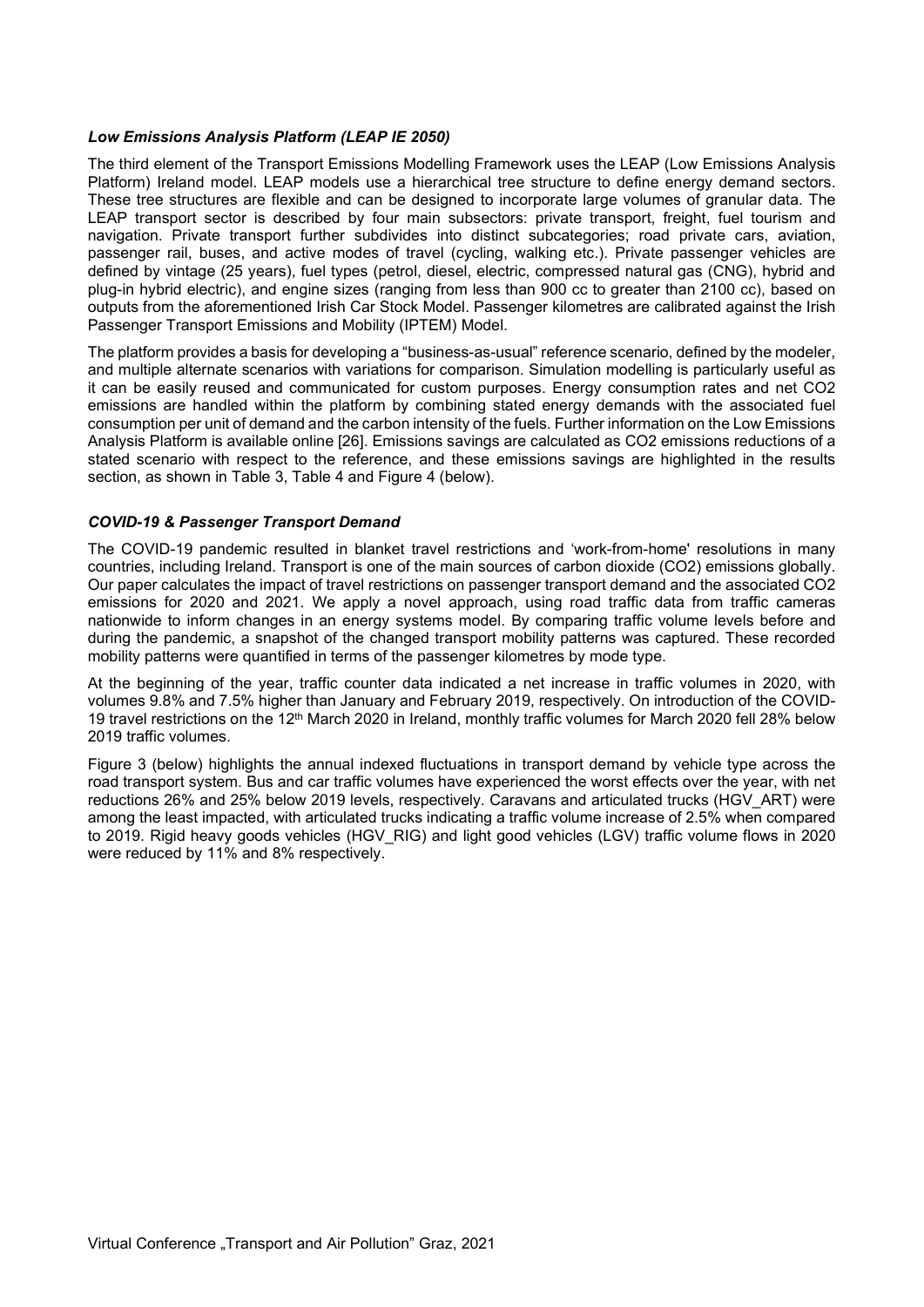

Figure 3: Index of traffic volumes by vehicle class in 2020 (January – November) with respect to 2019

Cycling rates were estimated based on analysing bike counter data from a site on Grove Road in Co. Dublin, which recorded up to a 40% increase in cycling rates, and nation-wide reports of increased bike sale of 30% with a partial regression to pre-COVID levels in 2021 [reference].

## Projections for passenger transport demand up to 2030

The Irish car stock is projected using income per adult and car per adult as the drivers. The growth rate of income per adult is taken from the National Transport Model [27]. This income per adult is further used to project the car per adult, using a Gompertz function as shown below (3) [28].

$$
y = \alpha e^{-\beta * e^{-\gamma x}} \qquad (3)
$$

Where α is the saturation level (maximum number of cars per 1000 persons) is equal to 875; β and γ are estimated. Historical passenger kilometres from CSO's database and car per adult are then used in a regression model to finally project passenger kilometres. For the reference scenario, it is assumed that growth in car passenger kilometres corresponds with an equivalent growth in passenger kilometres of other transport modes.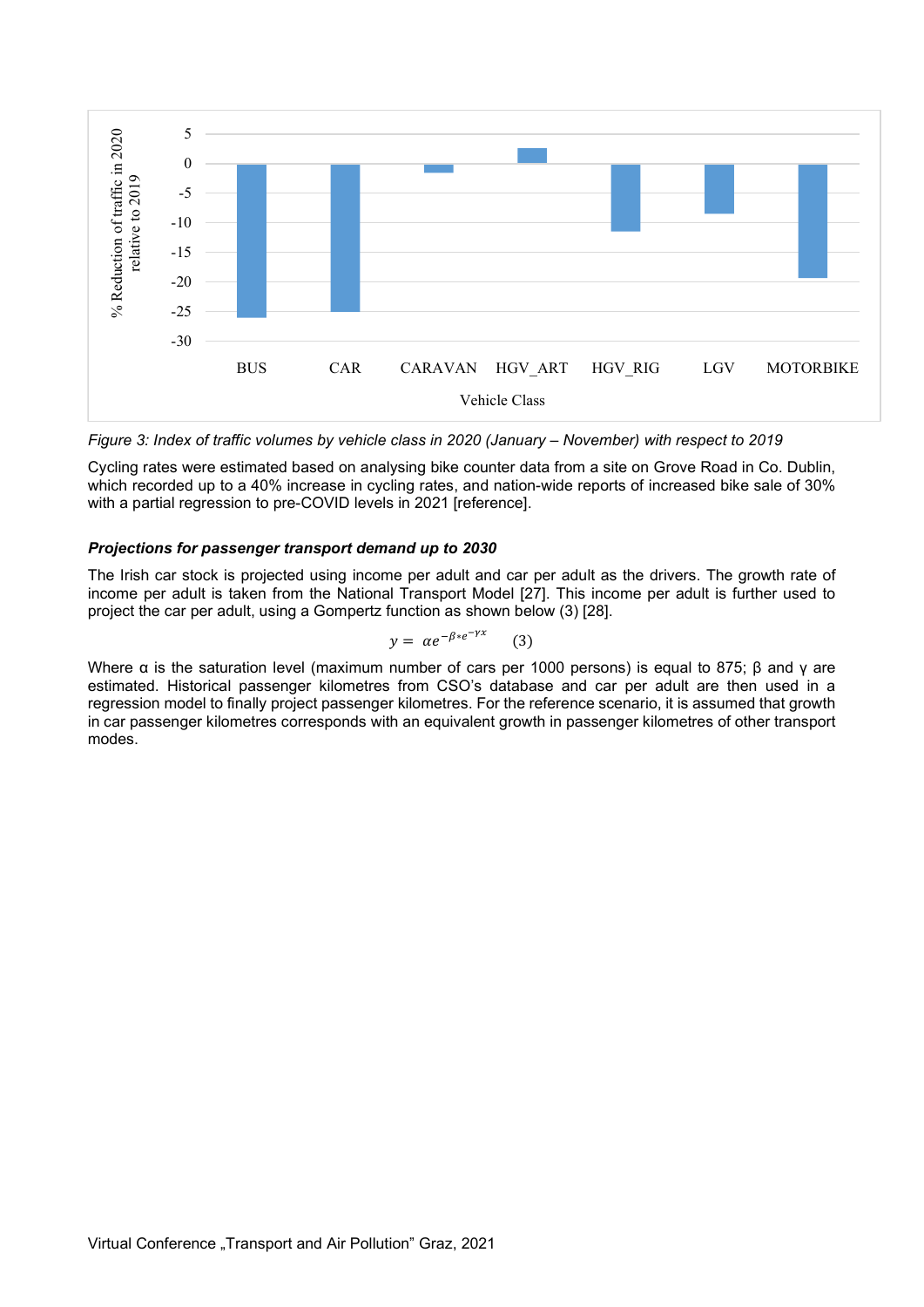# Active Modes – Walking and Cycling Scenarios

An overview of the scenarios for active modes of travel ran in the LEAP IE model based on inputs from the Irish Passenger Transport Emissions and Mobility (IPTEM) Model is shown in Table 1 (below).

| Table 1: |  | Overview of scenarios for walking and cycling. |
|----------|--|------------------------------------------------|

| Scenario                                                               | Description                                                                                                                                                              |
|------------------------------------------------------------------------|--------------------------------------------------------------------------------------------------------------------------------------------------------------------------|
| Reference                                                              | Assumes no change in share of transport modes from 2019 levels, and demand<br>growth in line with population and economic growth drivers as calculated by<br>Equation 3. |
| Cycling accounts for 10% of the                                        | Share of cycling passenger kilometres increases until it reaches the value of                                                                                            |
| shortest trips                                                         | passenger kilometres that represents 10% of the shortest trips                                                                                                           |
| Cycling and walking 450k trips                                         | Walking and cycling trips increase proportionally to their current shares until                                                                                          |
| per day                                                                | 450k trips per day are either by walking or cycling                                                                                                                      |
| Cycling accounts for 10% of work                                       | Cycling rate increases for work related travel until 10% of passenger kilometres                                                                                         |
| passenger kilometres by 2030                                           | for work is by cycling                                                                                                                                                   |
| Cycling is 10% of work and                                             | Cycling rate increases for work and education related travel until 10% of                                                                                                |
| education passenger kilometres                                         | passenger kilometres for work and education is by cycling                                                                                                                |
| Cycling accounts for 10% of trips<br>of typical cycling journey length | Cycling accounts for 10% of trips of typical cycling length                                                                                                              |
| Cycling accounts for 10% of ALL<br>passenger kilometres                | Cycling services 10% of ALL passenger kilometre demand each year.                                                                                                        |

## Public Transport Scenarios

An overview of the scenarios for public transport ran in the LEAP IE model based on inputs from the Irish Passenger Transport Emissions and Mobility (IPTEM) Model is shown in Table 2 (below).

| Scenario                      | Description                                                                                                                                                                                                                                                                                                                                                                                                                                                                                                                                                          |
|-------------------------------|----------------------------------------------------------------------------------------------------------------------------------------------------------------------------------------------------------------------------------------------------------------------------------------------------------------------------------------------------------------------------------------------------------------------------------------------------------------------------------------------------------------------------------------------------------------------|
| Reference                     | Assumes no change in share of transport modes from 2019 levels, and demand<br>growth in line with population and economic growth drivers as calculated by<br>Equation 3.                                                                                                                                                                                                                                                                                                                                                                                             |
| <b>Bus Connects</b>           | Based on Climate Action Plan Action No. 88 – "Implementation of Bus Connects"<br>services network" [1]. This scenario assumes a 20% of car passenger kilometres<br>in Dublin switches to bus, based on studies from past success of mode switching<br>with BRT from studies, which indicate mode shift potential of between 5 - 70%<br>from car to bus following the introduction of a Bus Rapid Transit system [29].                                                                                                                                                |
| Electrification of Rail       | Based on Climate Action Plan No. 93 – Electrification of all railway lines in Ireland<br>by 2030 [1].                                                                                                                                                                                                                                                                                                                                                                                                                                                                |
| <b>Hybrid Rail Fleet</b>      | Based on the Climate Action Plan Action No.92 Hybrid fleet for rail, with hybrid<br>fleet, with full hybridization by 2030, and a linear increase from 2023 to 2030.<br>(20% electric, 80% diesel [2])                                                                                                                                                                                                                                                                                                                                                               |
| <b>Extension of Luas line</b> | Based on the Climate Action Plan Action No. 90, "Add additional capacity to Luas<br>network", Addition of Luas in Finglas to Dublin's city center, a 4km Luas line<br>expansion. The scenario assumes that the increase in passenger kilometres will<br>increase. Exploratory scenarios using NTS modality shares for Dublin (using<br>other red & green lines as a guide). Method will increase Luas passenger<br>kilometre proportion, using past usage patterns with respect to line length as a<br>guide for usage patterns with increased rail line length [1]. |

Table 2: Overview of scenarios for Public Transport.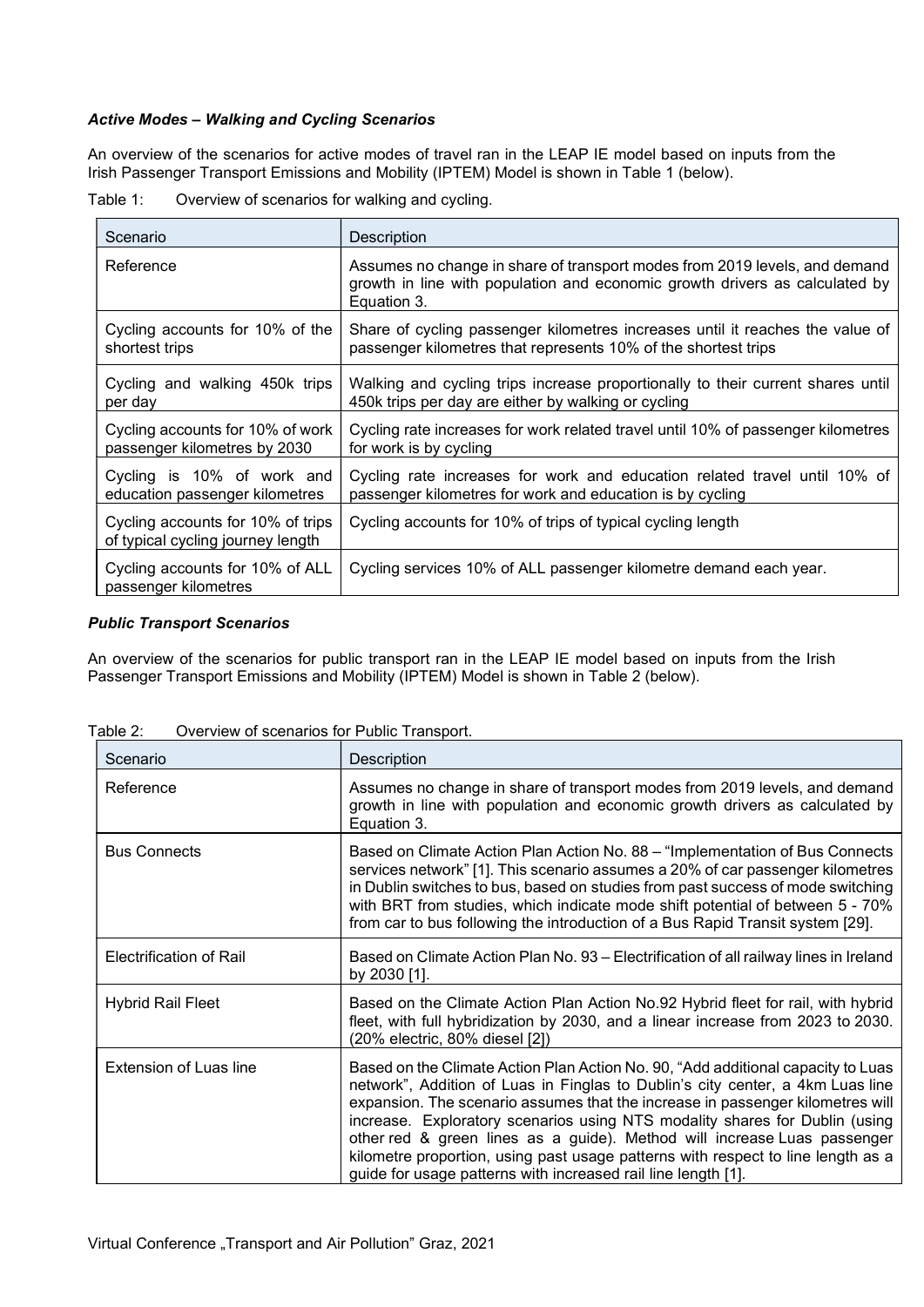#### Results

The passenger transport emissions calculations from the various active modes scenarios as described in Table 1 is highlighted in Figure 4 (below). A summary of results is documented in Table 3 (below).

#### Active modes of travel



Figure 4: Scenario Comparisons for Energy Related Annual Passenger Transport CO2 Emissions for Ireland (2018 – 2030).

| Scenario                                                                                                                    | Annual reduction in emissions<br>by 2030 compared to 2019 |
|-----------------------------------------------------------------------------------------------------------------------------|-----------------------------------------------------------|
|                                                                                                                             | MTCO <sub>2</sub>                                         |
| Cycling accounts for 10% of work passenger kilometres by 2030                                                               | 0.2                                                       |
| Cycling accounts for 10% of work and education passenger kilometres by<br>2030                                              | 0.3                                                       |
| Cycling accounts for 10% of all trips, starting with the shortest                                                           | 0.5                                                       |
| Cycling is 10% of all passenger kilometres by 2030 (this is the current rate<br>of cycling in the Netherlands [30])         | 0.7                                                       |
| Cycling accounts for 10% of trips with typical cycling length                                                               | 0.9                                                       |
| Cycling and walking increases proportional to current penetrations to<br>450,000 trips per day (Smarter Travel Target [18]) | 1                                                         |

Table 3: Summary of results for Active Travel Scenarios.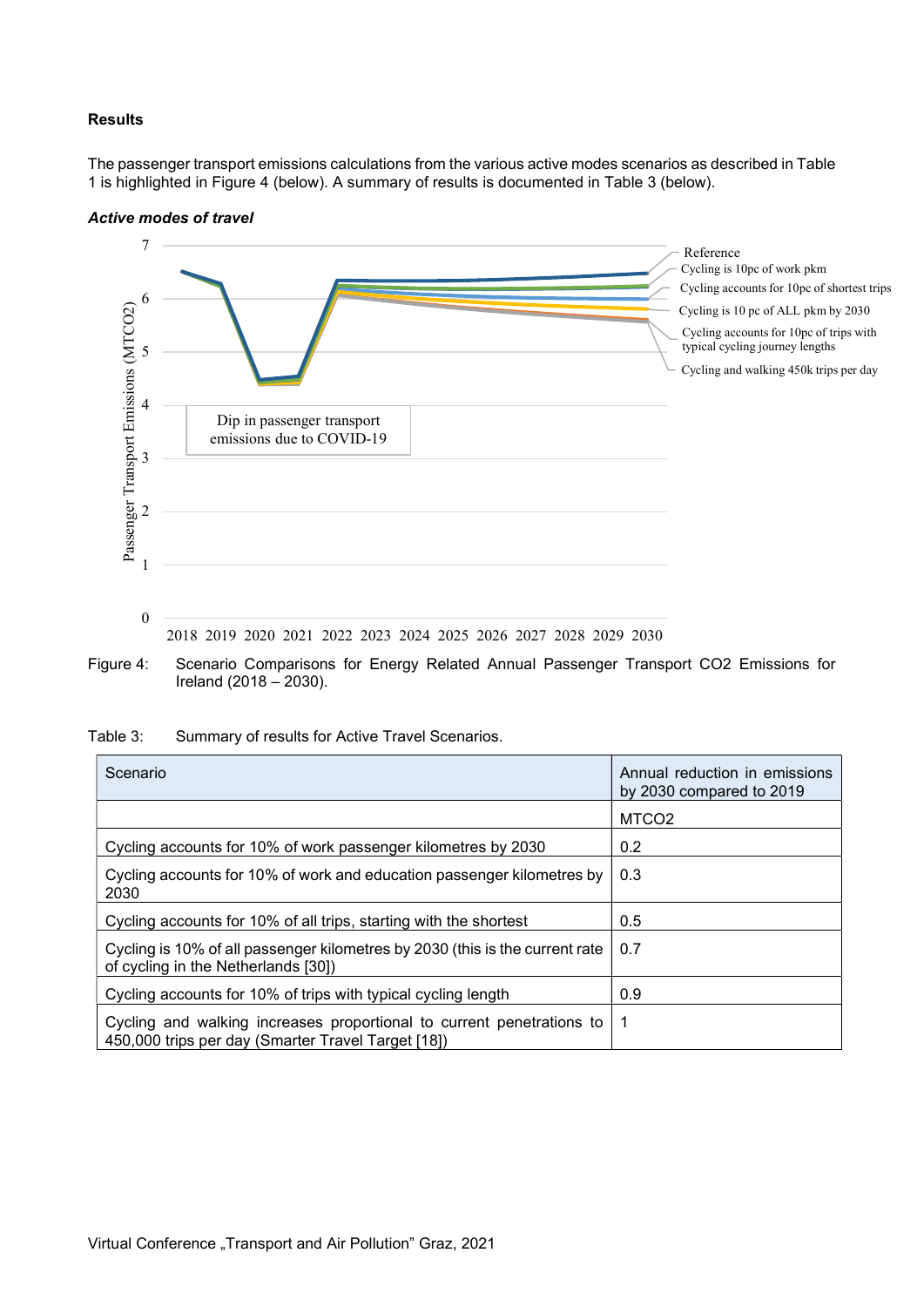## Public Transport Scenarios

A summary of results from calculations from the public transport scenarios as described in Table 2 is highlighted in Table 4 (below).

| Scenario                                                                          | Annual reduction in emissions<br>by 2030 compared to 2019 |
|-----------------------------------------------------------------------------------|-----------------------------------------------------------|
|                                                                                   | MTCO <sub>2</sub>                                         |
| Electrification of all rail by 2030                                               | 0.3                                                       |
| Hybrid fleet of trains by 2030                                                    | 0.2                                                       |
| Bus Rapid Transit in Ireland's capital city with "Dublin Bus Connects"            | 0.04                                                      |
| Extension of the light rail "Luas" (Light rail) line in Ireland's capital, Dublin | 0.001                                                     |

| Table 4: | Summary of results for Public Transport scenarios. |  |
|----------|----------------------------------------------------|--|
|          |                                                    |  |

## Discussion and Conclusion

The Irish Passenger Transport Emissions and Mobility (IPTEM) model, in conjunction with the simulation based Low Emissions Analysis Platform, LEAP Ireland can demonstrate how demand reduction and modal shift measures can achieve transport emissions reductions in Ireland. The scenarios draw from policies outlined by the Irish Government and illustrate the scale of the challenge to achieve a 7% annual reduction in CO2 emissions from transport in Ireland, and a near 50% reduction in transport related CO2 emissions by 2030. For passenger transport, a 7% annual reduction in CO2 emissions would correspond with a reduction in annual passenger transport of between 3 – 4 MTCO2 by 2030 compared to 2020.

Private car is the most common transport mode in Ireland - many more journeys could be via public transport or via active travel. The active travel policy scenarios highlight the potential of the targets originally outlined in the "Smarter Travel" policy document to achieve tangible CO2 emissions reduction from passenger transport. Our results show that achieving the increased active travel passenger transport targets offers CO2 emissions reductions of between  $0.2 - 1$  MT CO2 by 2030 from 2019. The public transport measures in the Climate Action Plan (2019) do not achieve a signification reduction in emissions by 2030. Our results indicate that they achieve between 0.001 – 0.3 MTCO2 reduction by 2030 when compared with 2019. Some policies, such as the electrification of all rail, have a far greater impact than other measures, such as the extension of the Luas (light rail) line. The electrification of all rail lines achieves 300 times the CO2 emissions reductions that extending the light-rail Luas does. However, both policies are included as individual actions in the Climate Action Plan, with no prioritization or any indication of their relative impact. Keeping the relative scale of emissions reduction savings in mind is particularly useful when assigning resources to achieving these targets.

Development of the remote working scenarios as noted in the 2020 Irish Program for Government, and future scenario analysis on passenger kilometre demand reduction and modal shift scenarios are areas for future work [31]. Further work should also focus on the interaction effect between different policy measures, as the process of achieving emissions reductions through modal shift may elevate or dampen the impacts of policy measures focusing on another part of the transportation system (e.g. simultaneously increasing the biofuel mixing percentage in fuels and active modes of travel).

In conclusion, this paper has provided a framework for calculating the system-wide emissions impacts of demand reduction from the COVID-19 pandemic and of modal shift policy targets. The framework enables modellers to carry out analysis beyond car efficiency and electrification measures and the study demonstrated to role of public transport, active modes of travel and demand reduction due to the COVID-19 pandemic in transport CO2 emissions reduction.

## Acknowledgements

The authors acknowledge the funding and support provided by the Climate and Energy Modelling Services to the Technical Research and Modelling (TRAM) Group: Services RFT2016/01213/12806.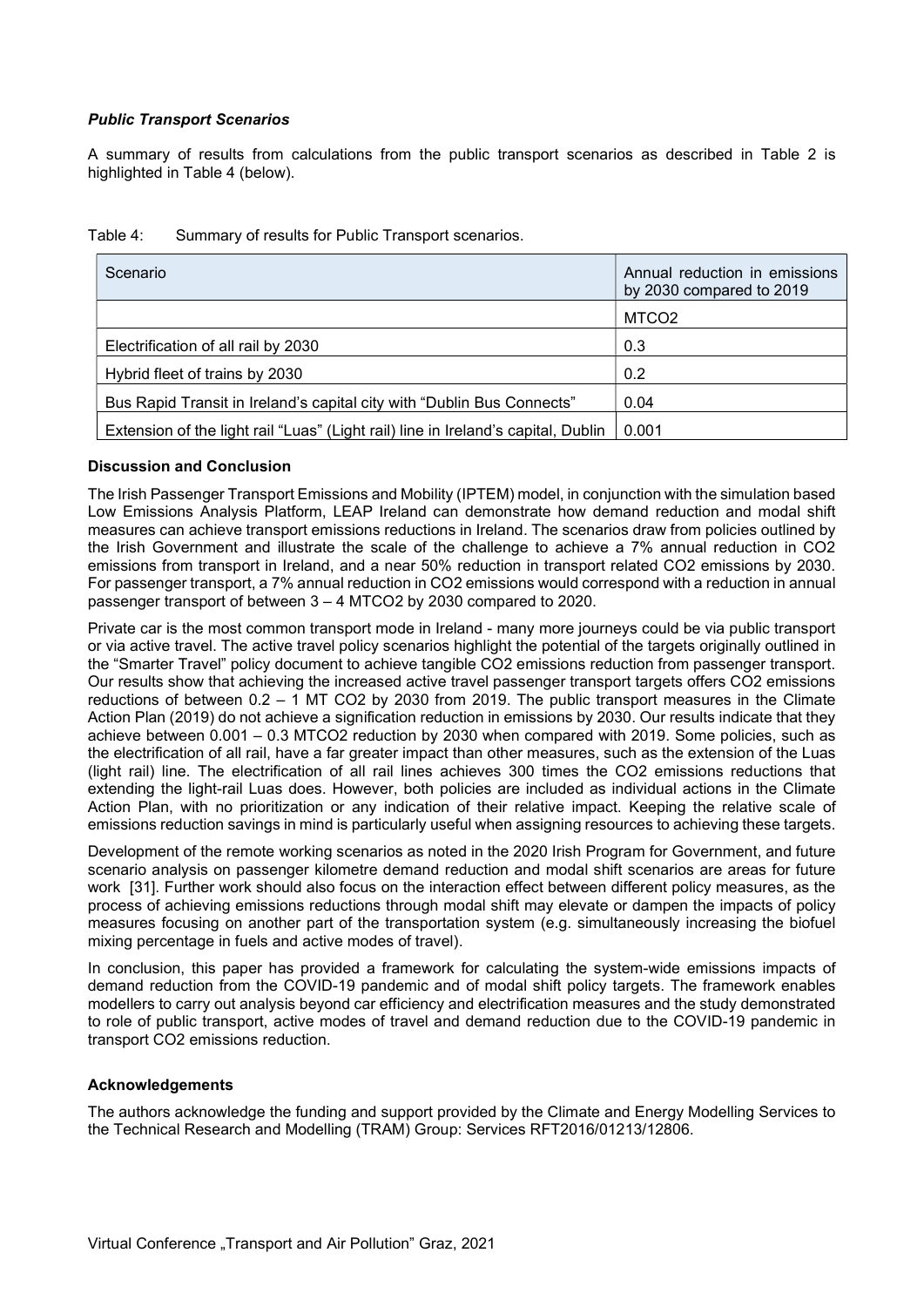#### References

- [1] Department of Communications Climate Action and Environment, "Climate Action Plan to Tackle Climate Breakdown," Dep. Commun. Clim. Action Environ., p. 150, 2019, doi: 10.5860/choice.46-0890.
- [2] National Oil Reserves Agency, "Biofuel Obligation Scheme." [Online]. Available: https://www.nora.ie/biofuels-obligation-scheme.141.html. [Accessed: 13-Oct-2020].
- [3] REGULATION (EU) 2018/842 OF THE EUROPEAN PARLIAMENT AND OF THE COUNCIL of 30 May 2018. European Parliament.
- [4] F. Rogan, E. Dennehy, H. Daly, M. Howley, and B. P. Ó Gallachóir, "Impacts of an emission based private car taxation policy - first year ex-post analysis," Transp. Res. Part A Policy Pract., vol. 45, no. 7, pp. 583–597, 2011, doi: 10.1016/j.tra.2011.03.007.
- [5] S. Giblin and A. McNabola, "Modelling the impacts of a carbon emission-differentiated vehicle tax system on CO2 emissions intensity from new vehicle purchases in Ireland," Energy Policy, vol. 37, no. 4, pp. 1404–1411, 2009, doi: 10.1016/j.enpol.2008.11.047.
- [6] H. Hennessy and R. S. J. Tol, "The impact of tax reform on new car purchases in Ireland," *Energy Policy*, vol. 39, no. 11, pp. 7059–7067, 2011, doi: 10.1016/j.enpol.2011.08.011.
- [7] E. Mulholland, F. Rogan, and B. P. Ó Gallachóir, "From technology pathways to policy roadmaps to enabling measures – A multi-model approach," *Energy*, vol. 138. pp. 1030–1041, 2017, doi: 10.1016/j.energy.2017.07.116.
- [8] E. Mulholland, F. Rogan, T. Mac Uidhir, and B. Ó. Gallachóir, "Opportunities to Decarbonise the Irish Transportation **Sector.**" Sector." 
Sector<sup>®</sup> 
<sub>[Online]. Available:</sub> https://www.epa.ie/pubs/reports/research/climate/Research\_Report\_321.pdf. [Accessed: 19-May-2021].
- [9] IPCC, Climate Change 2014: Mitigation of Climate Change. Summary for Policymakers and Technical Summary, no. September 2014. 2014.
- [10] Department of Transport, "Oireachtas Joint Committee on Climate Action Wednesday 27 November 2019 Statement by the Department of Transport, Tourism and Sport," vol. 11, no. 1. 2019.
- [11] F. Cuenot, L. Fulton, and J. Staub, "The prospect for modal shifts in passenger transport worldwide and impacts on energy use and CO2," Energy Policy, vol. 41, pp. 98-106, 2012, doi: 10.1016/j.enpol.2010.07.017.
- [12] H. Daly and B. P. Ó Gallachóir, "Modelling private car energy demand using a technological car stock model," Transportation Research Part D: Transport and Environment, vol. 16, no. 2. pp. 93–101, 2011, doi: 10.1016/j.trd.2010.08.009.
- [13] C. Brand et al., "The climate change mitigation impacts of active travel : Evidence from a longitudinal panel study in seven European cities," vol. 67, no. September 2020, 2021, doi: 10.1016/j.gloenvcha.2021.102224.
- [14] S. Pye and H. Daly, "Urban transport modal shift : an energy systems approach," in International Energy Workshop, 2015.
- [15] H. E. Daly and B. P. Ó GallachÓir, "Future energy and emissions policy scenarios in Ireland for private car transport," Energy Policy, 2012, doi: 10.1016/j.enpol.2012.08.066.
- [16] F. Rogan et al., "LEAPs and Bounds-an Energy Demand and Constraint Optimised Model of the Irish Energy System," Energy Effic., vol. 7, no. 3, pp. 441–466, 2014, doi: 10.1007/s12053-013-9231-9.
- [17] Central Statistic Office, "National Travel Survey 2019," 2020. [Online]. Available: https://www.cso.ie/en/releasesandpublications/ep/p-nts/nationaltravelsurvey2019/howwetravelled/. [Accessed: 21-Nov-2020].
- [18] Department of Transport, "Smarter Travel: A Sustainable Transport Future," 2009. [Online]. Available: http://www.smartertravel.ie/sites/default/files/uploads/2012\_12\_27\_Smarter\_Travel\_english\_PN\_WE B%5B1%5D\_0.pdf.
- [19] V. O'Riordan, E. Mulholland, F. Rogan, B. O. Gallachóir, and H. E. Daly, "Irish Car Stock Model V 2.4." 2021, doi: 10.5281/zenodo.4651477.
- [20] T. Mac Uidhir, F. Rogan, and B. Ó. Gallachóir, "Develop a LEAP GHG Ireland Analytical Tool for 2050," 2020.